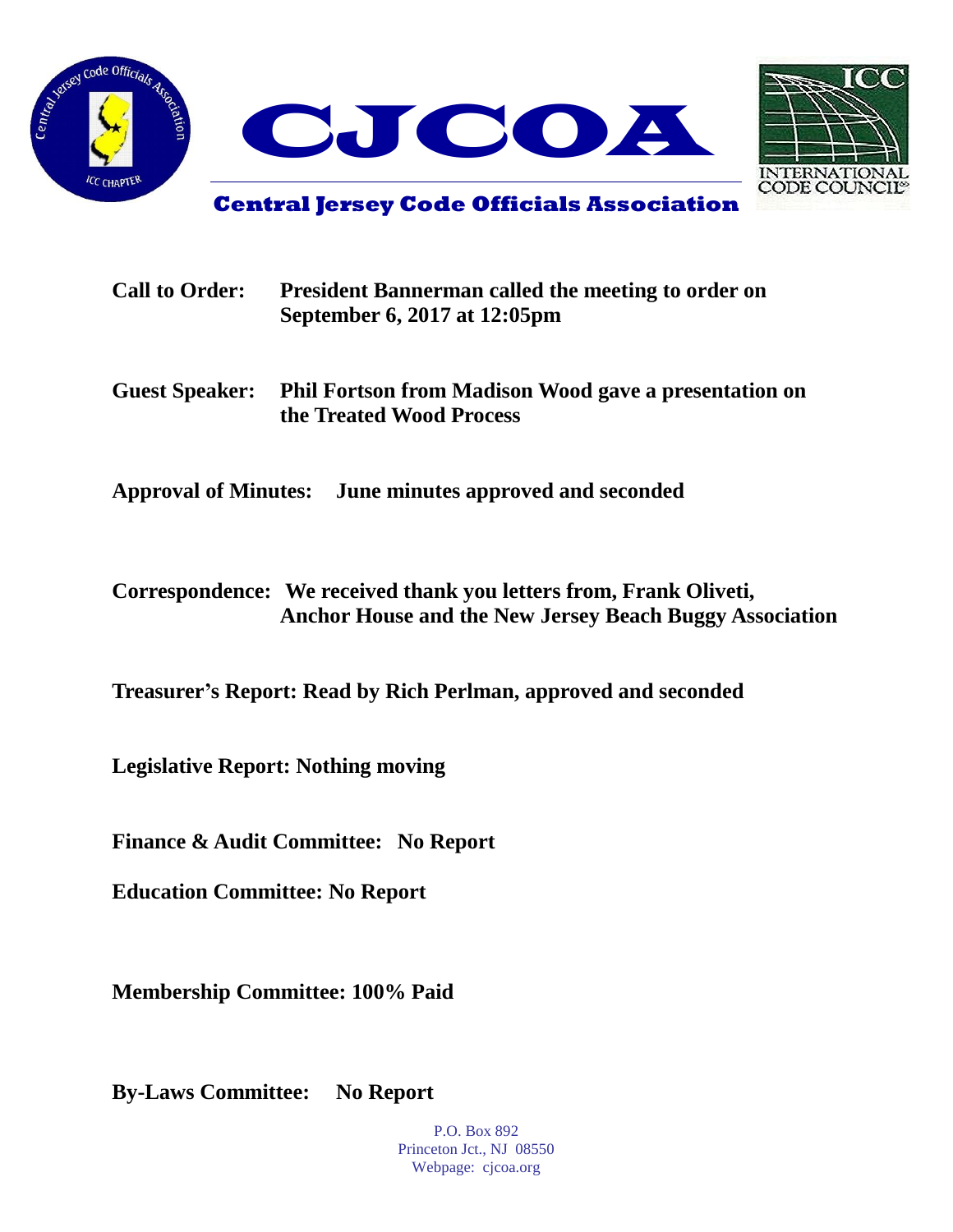**Historical Committee: No Report**

**Good & Welfare Committee: It was reported that Frank Oliveti and Jim Hoey had medical procedures and recovering at home**

**Public Relations: No Report**

**Code Change Committee:**

|  | Building: Rehab Subcode becomes effective December 5 <sup>th</sup> , 2017 |  |  |  |  |  |
|--|---------------------------------------------------------------------------|--|--|--|--|--|
|--|---------------------------------------------------------------------------|--|--|--|--|--|

**Electric: No Report**

**Plumbing: No Report**

**Fire: UFC side of the house – New emblem to be posted on buildings for Solar Systems**

**Nominating Committee: No Report**

## **Scholarship Committee: Deadline for completed application is November 1, 2017**

**Website Committee: Up and running**

P.O. Box 892 Princeton Jct., NJ 08550 Webpage: cjcoa.org